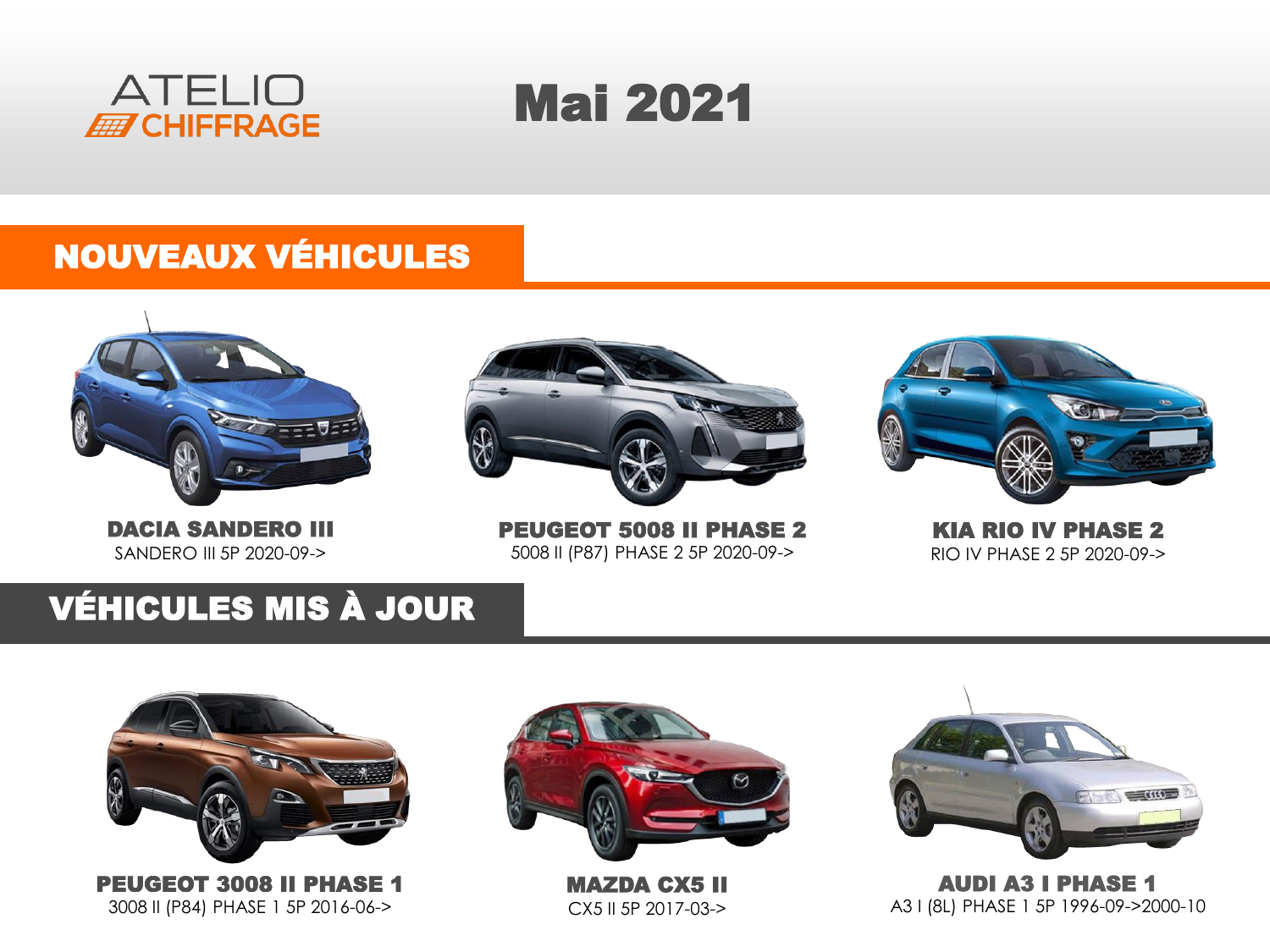

### Nouveaux véhicules

#### Niveau Complet

| <b>MARQUE</b>  | <b>MODELE</b>                                                                      |
|----------------|------------------------------------------------------------------------------------|
| <b>KIA</b>     | PICANTO III PHASE 2 5P 2020-09->                                                   |
| <b>KIA</b>     | STONIC PHASE 2 5P 2020-09->                                                        |
| <b>KIA</b>     | RIO IV PHASE 2 5P 2020-09->                                                        |
| <b>PEUGEOT</b> | 5008 II (P87) PHASE 2 5P 2020-09->                                                 |
| OPEL           | MOVANO II LIHI COMBI (B) PHASE 1 5P-3000-<br>COURT (3182mm) 2015-10->              |
| <b>OPEL</b>    | MOVANO II LIHI COMBI (B) PHASE 1 5P-3300-<br>COURT (3182mm) 2015-10->              |
| <b>OPEL</b>    | MOVANO II L1H2 COMBI (B) PHASE 1 4P-3500-<br>COURT (3182mm) HAUT 2010-04->         |
| <b>OPEL</b>    | MOVANO II L1H2 COMBI (B) PHASE 1 5P-3300-<br>COURT (3182mm) HAUT 2010-04->         |
| <b>OPEL</b>    | MOVANO II L2H2 COMBI (B) PHASE 1 5P-3300-<br>MOYEN (3682mm) HAUT 2015-10->         |
| <b>OPEL</b>    | MOVANO II L2H2 COMBI (B) PHASE 1 5P-3500-<br>MOYEN (3682mm) HAUT 2015-10->         |
| <b>OPEL</b>    | MOVANO II L4 GRAND VOLUME (B) PHASE 1 4P -<br>3500-LONG (4332mm) 2016-10->         |
| <b>OPEL</b>    | MOVANO II LIHI CABINE APPROFONDIE (B) PHASE 1<br>4P-2800- COURT (3182mm) 2010-04-> |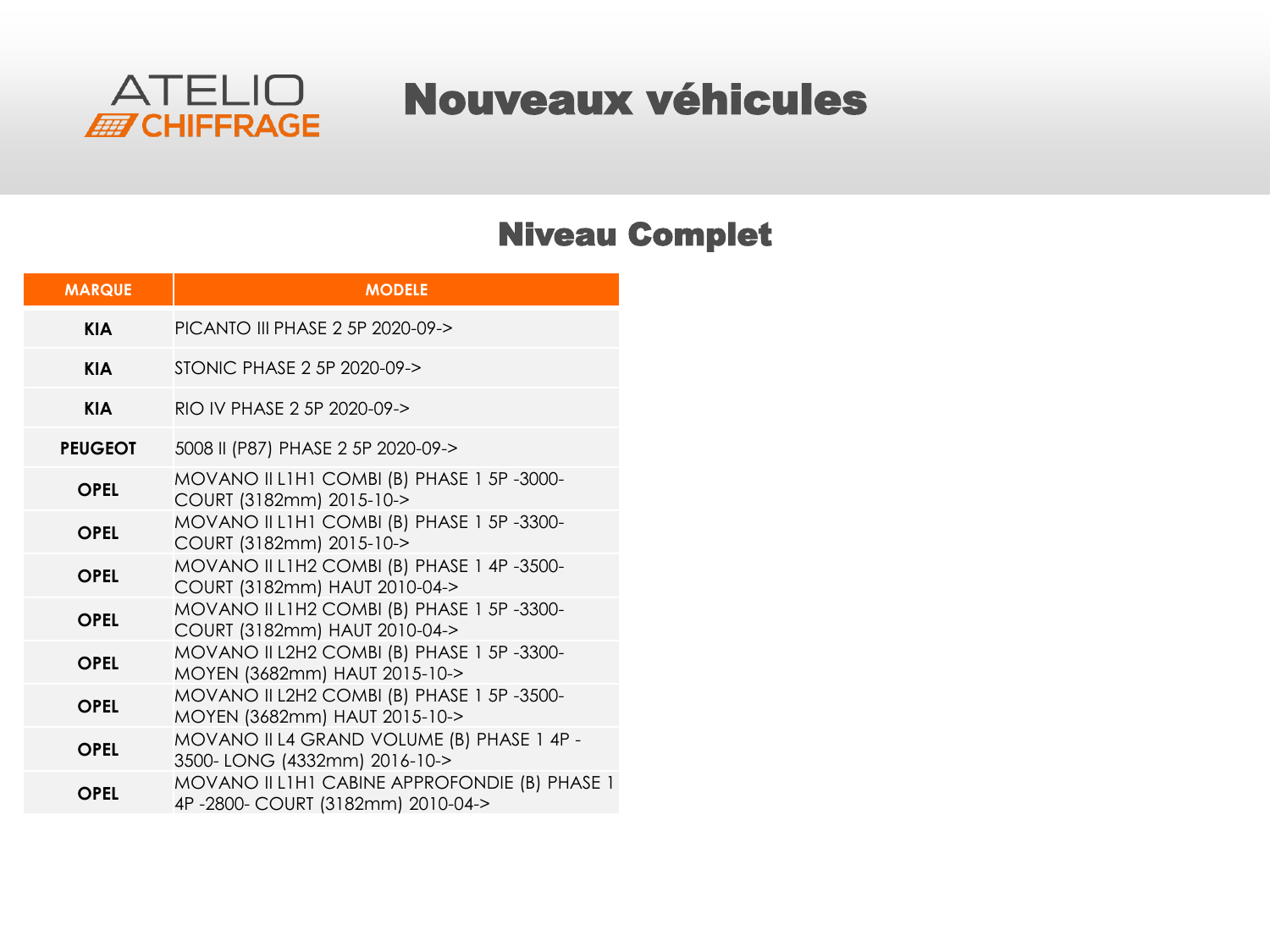

## Nouveaux véhicules

#### Niveau Entretien

| <b>MARQUE</b>   | <b>MODELE</b>                                  |
|-----------------|------------------------------------------------|
| <b>AUDI</b>     | A1 II CITY CARVER 5P 2019-09->                 |
| <b>BMW</b>      | SERIE 5 VII (G30/F90) PHASE 2 4P 2020-09->     |
| <b>BMW</b>      | SERIE 5 VII TOURING (G31) PHASE 2 5P 2020-07-> |
| <b>DACIA</b>    | SANDERO III 5P 2020-09->                       |
| <b>MERCEDES</b> | CLASSE EQV 5P (3200mm) 2020-09->               |
| <b>MERCEDES</b> | CLASSE EQV 5P LONG (3430mm) 2020-09->          |
| <b>NISSAN</b>   | NV300 L1H1 FOURGON 5P-1000- COURT 2017-09->    |
| <b>VOLVO</b>    | V90 II PHASE 2 5P 2020-07->                    |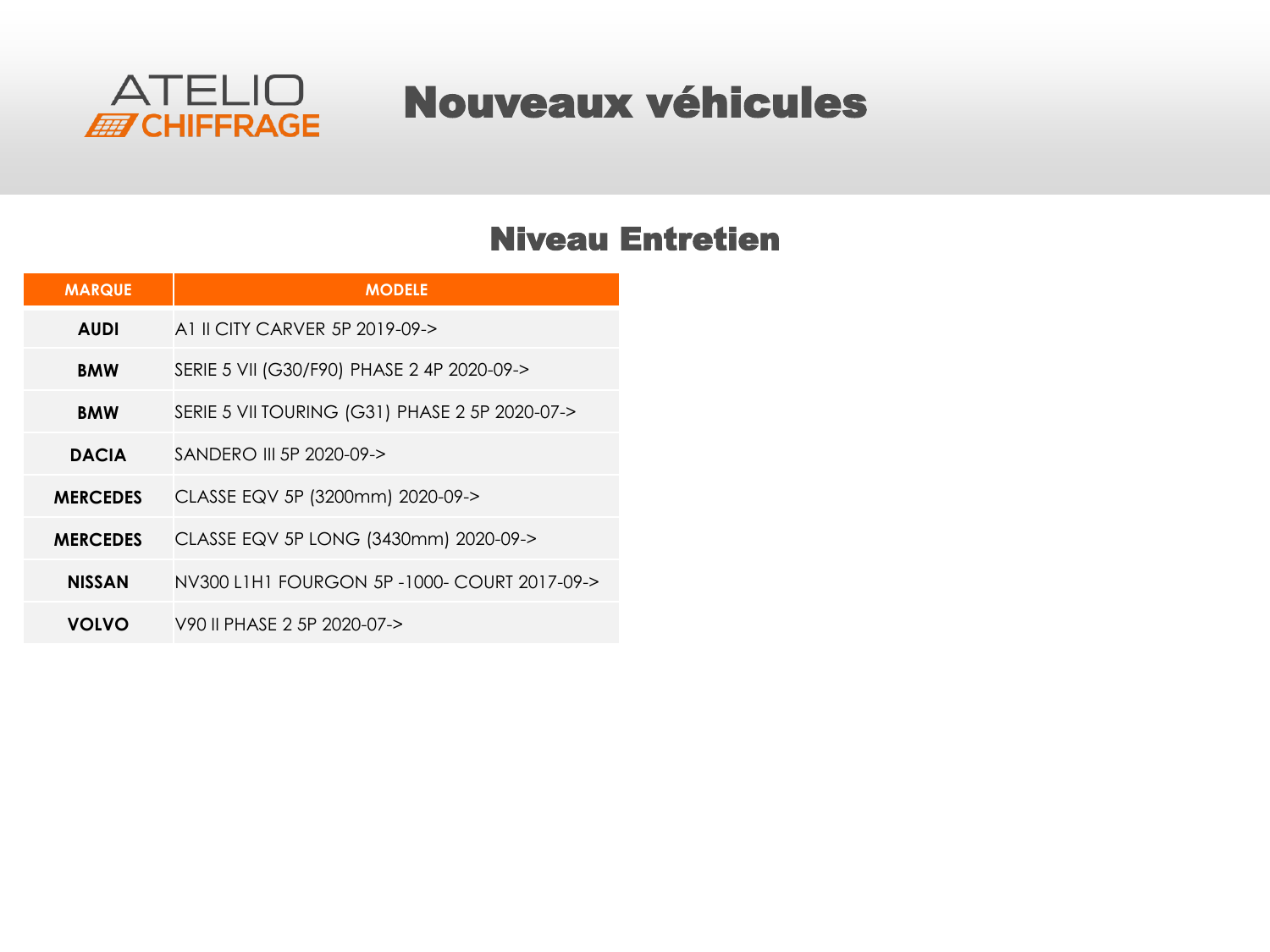

# Véhicules mis à jour

| <b>MARQUE</b>  | <b>MODELE</b>                                                           | <b>MARQUE</b>     | <b>MODELE</b>                                              |
|----------------|-------------------------------------------------------------------------|-------------------|------------------------------------------------------------|
| <b>AUDI</b>    | A3 I (8L) PHASE 1 3P 1996-09->2000-10                                   | <b>MAZDA</b>      | CX5 II 5P 2017-03->                                        |
| <b>AUDI</b>    | A3 I (8L) PHASE 1 5P 1996-09->2000-10                                   | <b>MAZDA</b>      | PREMACY PHASE 1 5P 1999-07->2001-07                        |
| <b>AUDI</b>    | A1 II SPORTBACK (GB) 5P 2018-12->                                       | <b>MERCEDES</b>   | CLASSE V II (447) 4P EXTRA LONG 2014-02->                  |
| <b>BMW</b>     | X5 IV (G05) 5P 2018-11->                                                | <b>MERCEDES</b>   | CLASSE V II (447) 4P LONG 2014-02->                        |
| <b>CITROEN</b> | ZX PHASE 1 3P 1992-05->1994-06                                          | <b>MERCEDES</b>   | CLASSE V II (447) 5P EXTRA LONG 2014-02->                  |
| <b>CITROEN</b> | ZX PHASE 1 5P 1991-03->1994-06                                          | <b>MERCEDES</b>   | CLASSE V II (447) 5P LONG 2014-02->                        |
| <b>CITROEN</b> | ZX BREAK PHASE 1 5P 1994-02->1994-06                                    | <b>MERCEDES</b>   | CLASSE V II COMPACT (447) 4P COURT 2014-02->               |
| <b>FIAT</b>    | IDEA PHASE 2 5P 2005-10->2012-06                                        | <b>MERCEDES</b>   | CLASSE V II COMPACT (447) 5P COURT 2014-02->               |
| <b>FIAT</b>    | CROMA II PHASE 1 5P 2005-06->2007-12                                    | <b>MITSUBISHI</b> | ASX PHASE 4 5P 2016-09->                                   |
| <b>FIAT</b>    | 500L II PHASE 2 5P 2017-09->                                            | <b>NISSAN</b>     | NV300 L1H1 CABINE APPROFONDIE 4P-1000- COURT<br>$2014-11-$ |
| <b>FIAT</b>    | 500L II LIVING PHASE 2 5P 2017-09->                                     | <b>NISSAN</b>     | NV300 L1H1 CABINE APPROFONDIE 4P-1200- COURT<br>$2014-11-$ |
| <b>FIAT</b>    | TIPO II BERLINE PHASE 1 4P 2015-12->                                    | <b>NISSAN</b>     | NV300 L1H1 COMBI 5P-1000- COURT 2014-11->                  |
| <b>FIAT</b>    | TALENTO II L1H1 CABINE APPROFONDIE 4P-1000-<br>COURT (3098mm) 2016-08-> | <b>NISSAN</b>     | NV300 L1H1 COMBI 5P-1200- COURT 2014-11->                  |
| <b>FIAT</b>    | TALENTO II L1H1 CABINE APPROFONDIE 4P-1200-<br>COURT (3098mm) 2016-08-> | <b>NISSAN</b>     | NV300 L1H1 FOURGON 3P-1000- COURT 2014-11->                |
| <b>FIAT</b>    | TALENTO II L1H1 COMBI 5P -1000- COURT (3098mm)<br>2016-08->             | <b>NISSAN</b>     | NV300 L1H1 FOURGON 3P-1200- COURT 2014-11->                |